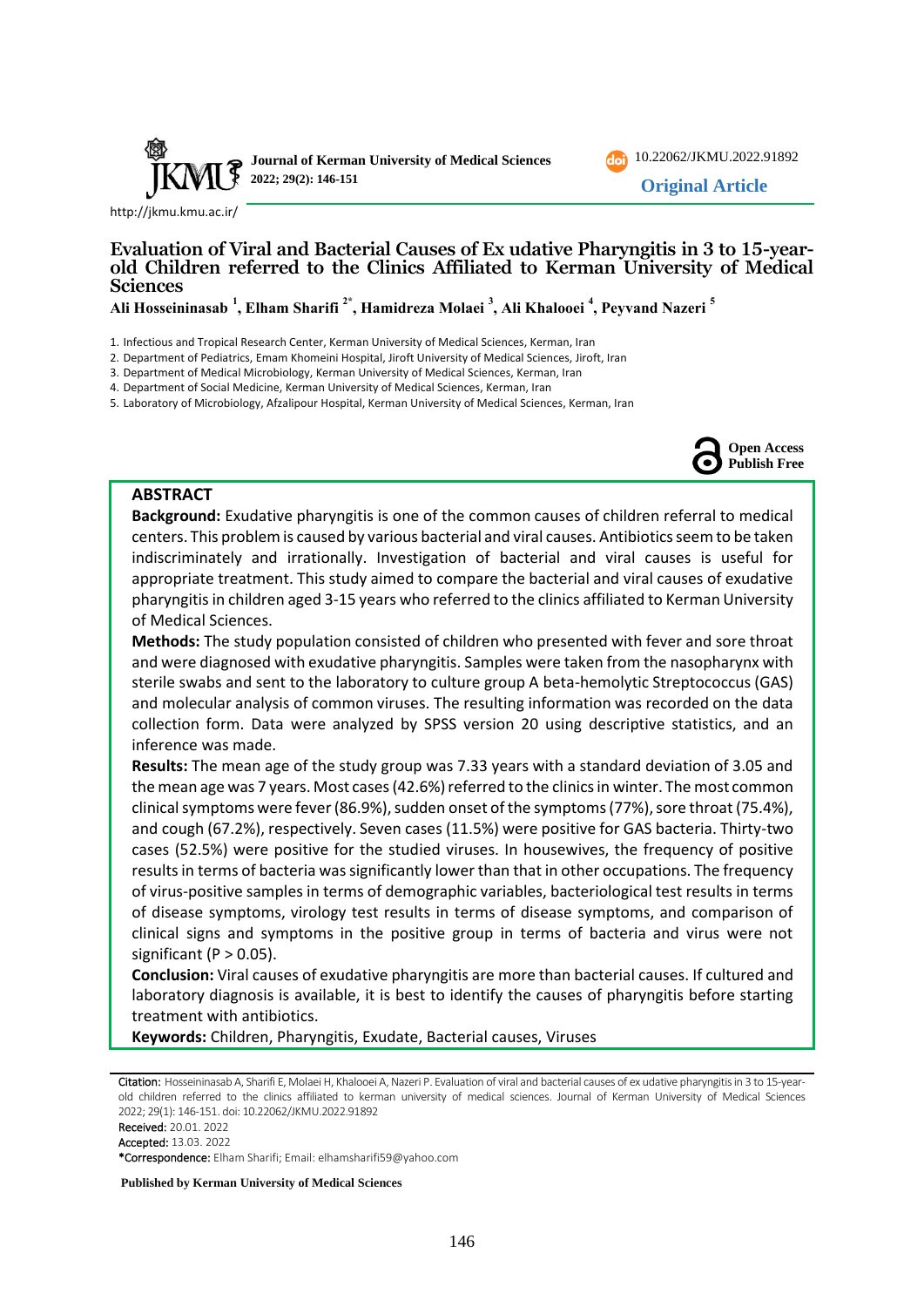#### **Introduction**

haryngitis is sore throat and inflammation of the throat, which is defined by the pharyngeal inflammation of the throat and **P** of the throat, which is defined by the pharyngeal inflammation of the throat and fever. Exudative pharyngitis is a sore throat with the release of secretions and cellular debris from blood vessels and their deposition on the pharyngeal tissue (1, 2). Exudative pharyngitis is one of the most common diseases in children, which is the third most common disease diagnosed by pediatricians (3), so that it has even been reported as an epidemic and a false epidemic (4, 5).

Bacterial pharyngitis can cause some complications such as peritonsillar abscess, pharyngeal abscess, lymphadenitis, sinusitis, otitis media, mastoiditis, and invasive infections such as toxic shock syndrome (TSS) if not properly diagnosed and treated. Acute rheumatic fever and glomerulonephritis are other complications of the disease, which will vary depending on the cause of the disease, and there are several guidelines for the treatment of pharyngitis (6). Regarding the need for antibiotics for various reasons, many of them are non-bacterial, so antibiotic treatment is not acceptable for all pharyngitis (7, 8).

Staphylococcus is not known as the etiology of pharyngitis with exudate (9).

Exudative pharyngitis has various viral or fungal and bacterial causes,topped by group A beta-hemolytic streptococci, and then, group G and C streptococci (10). Less common causes are arcanobacterium hemolyticum and fusobacterium necrophorum. Also, other organisms such as toxoplasma gondii and candida should be considered (3). The multiplicity of causes of exudative pharyngitis is such that even causes such as corynebacterium pseudo-diphtheria, which pose a challenge compared to the diagnosis of diphtheria, are considered (11). Viruses are the most common cause of acute pharyngitis in children (12). Twenty different viral causes such as adenovirus and coxsackievirus (A and B), influenza (A and B), parainfluenza influenza (types one, two, three), herpes simplex virus 1 and 2, and respiratory syncytial viruses (RSV) are known causes of pediatric pharyngitis (13). It is not easy to differentiate bacterial and viral pharyngitis (10). Clinical and epidemiological findings could be helpful (11).

On the other hand, the only pharyngitis that requires the use of antibiotics is the one that is caused by group A beta-hemolytic streptococcus (9). However, laboratory studies have shown that antibiotic treatment in patients with exudative

pharyngitis is higher than the actual level in the group with A beta-hemolytic streptococcus infection (8). Extensive experimental use of antibiotics in patients with exudative pharyngitis leads to increased antibiotic resistance (14). Therefore, considering the key role of clinical and epidemiological findings in diagnosing the cause of exudative pharyngitis, which has not been studied in this region, the study of bacterial and viral exudative pharyngitis in children can be useful in preventing misuse of antibiotics. Therefore, this study was performed to determine the bacterial and viral causes of exudative pharyngitis in children aged 3 to 15 years who referred to the clinics affiliated to Kerman University of Medical Sciences.

## **Materials and Methods**

According to the purpose and application, this is an applied research that was conducted crosssectionally. The study population was children who referred to Besat Clinic and Afzalipour Hospital affiliated to Kerman University of Medical Sciences, Kerman, Iran. Children with a sore throat who were diagnosed with exudative pharyngitis were included in the study. All eligible patients were enrolled in the study by census sampling method. Inclusion criteria included the diagnosis of exudative pharyngitis in children aged 3 to 15 years whose parents had signed a written consent to participate in the study. All 3 to 15-yearold children with a sore throat who had an exudate in throat examination underwent a complete physical examination and information including fever (above 38°C), sore throat, runny nose, tears, cough, headache, gastrointestinal symptoms (abdominal pain), throat erythema, palatal petechiae, anterior neck adenopathy, painful adenopathy, swollen tonsils, age, and sex were recorded in the collection form.

After clinical diagnosis and obtaining the consent and cooperation of the patients and parents, samples of tonsil and throat secretions of patients were collected. Using a sterile swab, the patient's throat and nasal secretions were sampled and transported in a sterile environment to transmit the virus (by a virology laboratory). The samples were refrigerated until transferred to the virology laboratory.

## **Virology tests**

The virus genome was extracted using genome extraction kits (DNA, RNA), and then, each specific kit was used to identify adenovirus, influenza A and B. To do this, the RNA-assay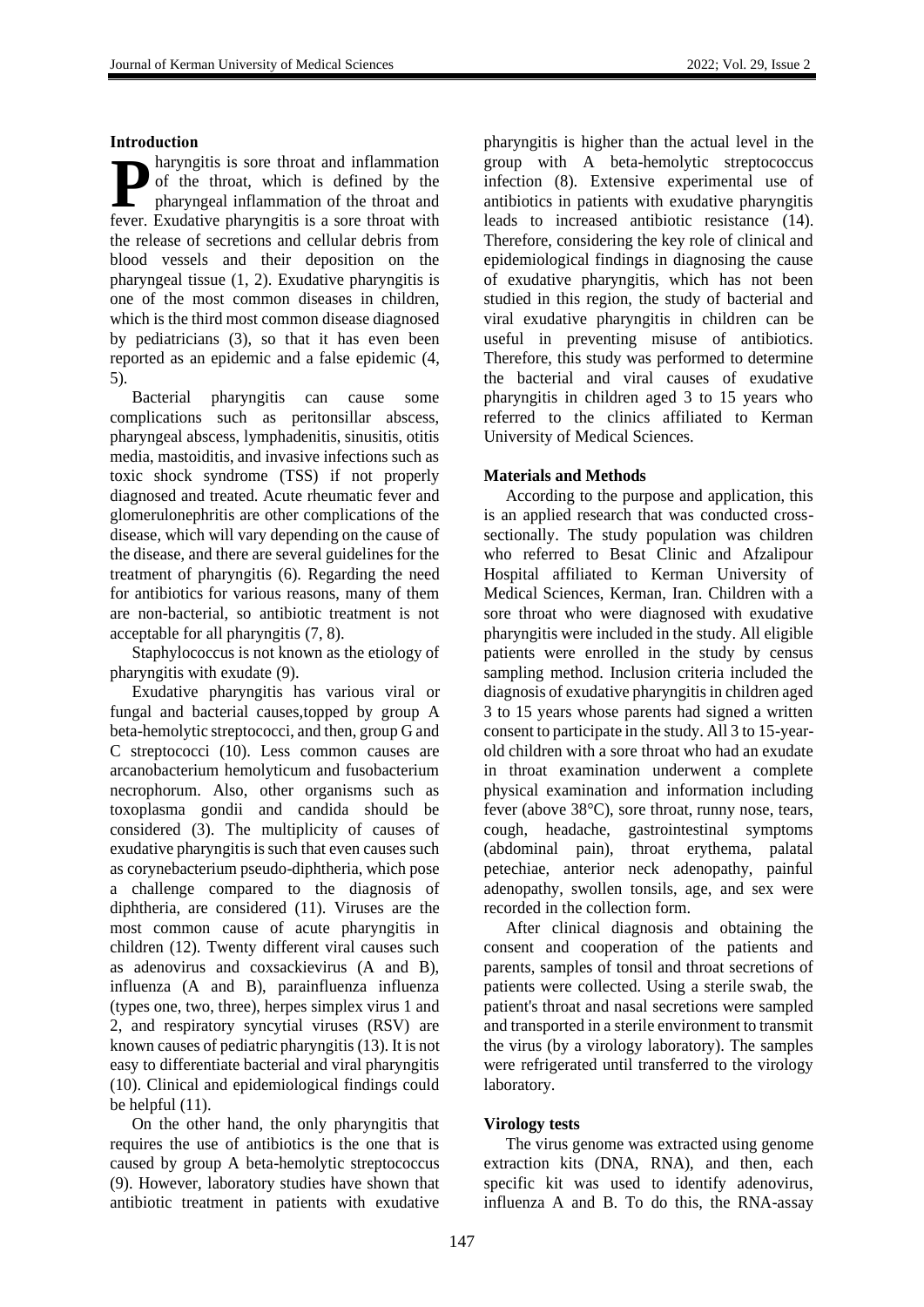extraction kit was used, and according to the instructions written in the kit, viral RNA and DNA were extracted and stored in the freezer at -20°C for molecular testing. Detection was performed using a very sensitive and accurate method based on the TaqMan probe in real-time PCR. For realtime, TaqMan Master Mix (Ampliqon, the Danish company) was used.

For bacterial detection, the samples were first placed in the Cary-Blair transport medium and transferred to a reference laboratory within a maximum of 24 hours. In the laboratory, the samples were cultured and propagated on a blood agar culture (HIMEDIA, India). After 24-48 hours (relative to growth intensity), streptococcal colonies were tested. Gram-positive cocci, catalase-negative, beta-hemolytic were considered. For diagnostic tests, 0.04 unit bacitracin diagnostic disk (Antibody Medicine, Iran) and if needed, PYR test (MAST company, Canada) was used. In the study of the prepared proliferation, the presence of white blood cells of polymorphonuclear type and gram-positive cocci with the arrangement of incised chains was considered. The results of the above-mentioned tests were reported to be positive if there was beta hemolysis and sensitivity to bacitracin with a size of 10 mm.

The data collection checklist included demographic information and laboratory results form. Necessary permissions were obtained from the Ethics Committee of Kerman University of Medical Sciences before the start of the study (Ethical code: IR.KMU.AH.REC.1396.2496). Data were analyzed by SPSS version 20 using descriptive and inferential statistics. In the descriptive statistics section, the mean and standard deviation were used, and in the analysis section, Chi-square test was used.

# **Results**

The mean age of the study group was 7.33 years with a standard deviation of 3.05 and the mean age was 7 years. Most of the subjects (63.9%) were male. More than half of the people were over 3 years old. Most children were cared for at home. In most cases, the father's education and mother's education were above high school education. The income level of the majority (86.9%) was less than 20 million IRR, and in terms of father's accupation, most of the participants' fathers (87.7%) had non-governmental jobs. In terms of mothrs's job, most cases (85.2%) were housewives.

The number of family members in more than half of the subjects (50.8%) was more than 5 and the number of family members under 15 years in most cases (72.1%) was less than 3.

Of 61 children diagnosed with exudative pharyngitis, 12 (19.7%) referred in spring, 4 (6.6%) in summer, 19 (31.1%) in autumn, and 26 (42.6%) referred in winter. The most common clinical symptoms were fever (86.9%), sudden onset (77%), sore throat (75.4%), and cough (67.2%), respectively.

Out of 61 samples, 7 cases (11.5%) were positive for group A beta-hemolytic streptococcus. Thirty-two cases (52.5%) were positive for the studied viruses. Twenty-two cases (36.1%) were negative for viruses and bacteria studied. Out of 32 positive cases in terms of virological tests, 16 cases (50%) of adenovirus, 8 cases (25%) of influenza A, and 8 cases (25%) of influenza B were reported. The frequency of positive bacteriological results was not significant in terms of gender, age group, season, father's education, mother's education, father's job, number of family members, number of people under 15 years, and income level  $(P > 0.05)$ . Mother's job had a significant relationship with group A beta-hemolytic streptococcus infection (P  $= 0.007$ ). In this way, the frequency of positive results in housewives was significantly lower than that in other occupations (Table 1).

Comparison of the frequency of positive samples by virology in terms of demographic variables is shown in Table 1. The frequency of the results was not significant in terms of gender, age group, season, father's education, mother's education, father's job, mother's job, number of family members, number of people under 15 years, and income level ( $P > 0.05$ ). Comparison of the results of bacteriological tests in terms of disease symptoms in the study population showed that only previous use of antibiotics was significant in terms of the test results  $(P = 0.037)$  (Table 2). Comparison of the results of bacteriological and virological tests in terms of disease symptoms in the study population indicated that none of the clinical symptoms were significant in terms of the test results  $(P > 0.05)$  (Table 2). Comparison of the frequency of clinical signs and symptoms in the positive group in terms of bacteria and virus indicated that none of the clinical signs were significant in terms of a positive result ( $P > 0.05$ ) (Table 2).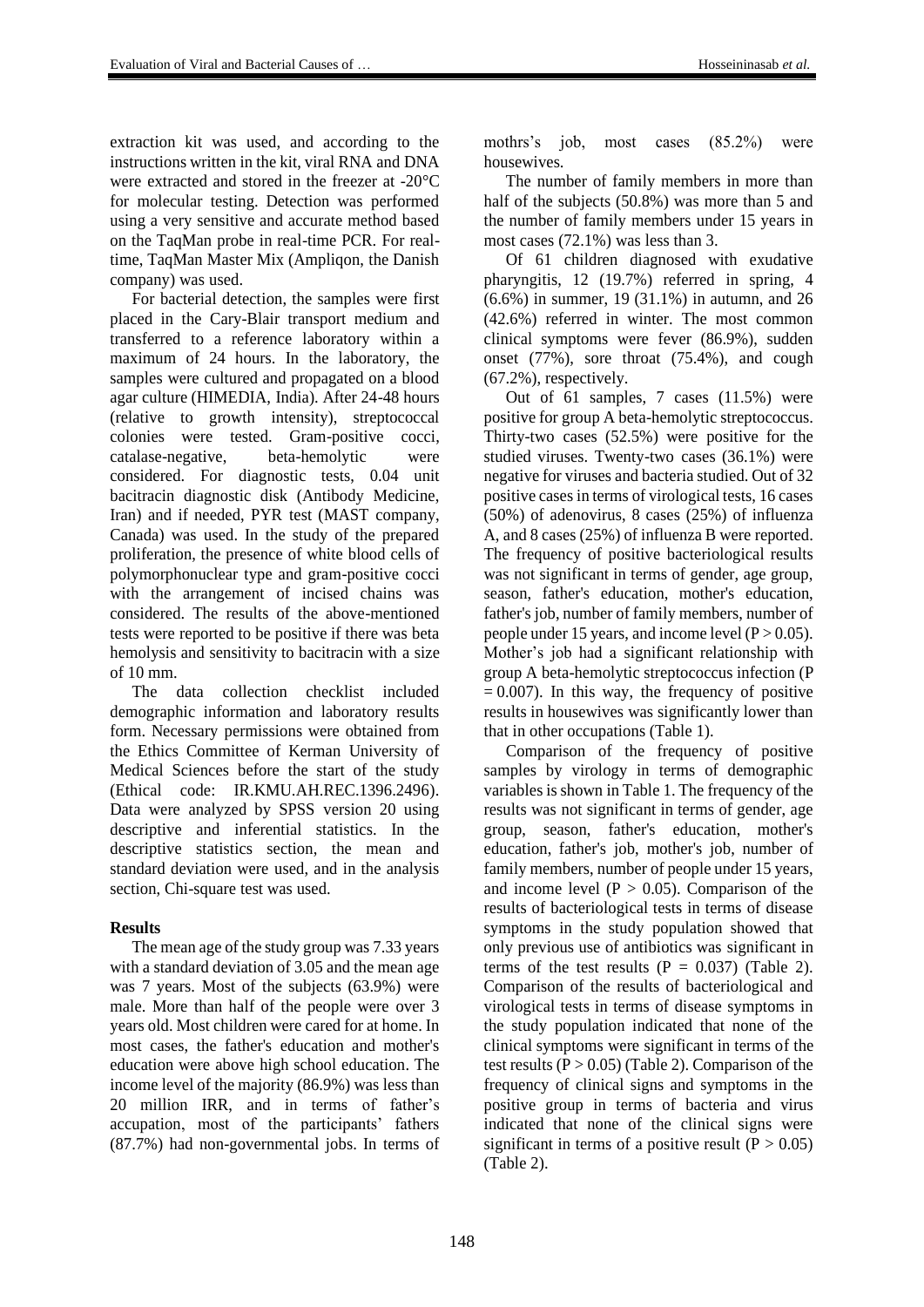| <b>Variable</b>                          | <b>Groups</b>                                   | P-value | <b>Virus</b>                              |                                           | P-value | <b>Bacteria</b>                           |                                           |
|------------------------------------------|-------------------------------------------------|---------|-------------------------------------------|-------------------------------------------|---------|-------------------------------------------|-------------------------------------------|
|                                          |                                                 |         | <b>Negative</b><br>Number<br>(Percentage) | <b>Positive</b><br>Number<br>(Percentage) |         | <b>Negative</b><br>Number<br>(Percentage) | <b>Positive</b><br>Number<br>(Percentage) |
| <b>Sex</b>                               | Male/Female                                     | 0.289   | 12(55.5)<br>17(6.43)                      | 10(45.5)<br>22(4.56)                      | 0.505   | 20(90.9)<br>34(87.2)                      | 2(9.1)<br>5(12.8)                         |
| Age (year)                               | Less/more than 7                                | 0.19    | 13(40.6)<br>16(55.2)                      | 19(59.4)<br>13(44.8)                      | 0.173   | 30(93.8)<br>24(82.8)                      | 2(6.2)<br>5(17.2)                         |
| <b>Season</b>                            | Hot (spring-<br>summer)/Cold<br>(autumn-winter) | 0.476   | 7(43.8)<br>22(48.9)                       | 9(56.2)<br>23(51.1)                       | 0.403   | 15(93.8)<br>39(86.7)                      | 1(2.6)<br>6(13.3)                         |
| Father's<br>education                    | Under college or<br>more                        | 0.486   | 120(50)<br>17(45.9)                       | 120(50)<br>20(54.1)                       | 0.427   | 22(91.7)<br>32(86.5)                      | 2(8.3)<br>5(13.5)                         |
| Mothers's<br>education                   | Under college or<br>more                        | 0.512   | 9(50)<br>20(46.5)                         | 9(50)<br>23(53.3)                         | 0.325   | 17(94.4)<br>37 (96)                       | 1(5.6)<br>6(14)                           |
| Fother's job                             | Retired/unemployed                              | 0.834   | 25(47.2)<br>4(50)                         | 28(52.8)<br>4(50)                         | 0.342   | 48(90.6)<br>6(75)                         | 5(9.4)<br>2(25)                           |
| Mother's job                             | Housewife/other                                 | 0.565   | 25(48.1)<br>4(44.4)                       | 27(51.9)<br>5(55.6)                       | 0.007   | 49(94.2)<br>5(55.6)                       | 3(5.8)<br>4(44.4)                         |
| Income (IRR)                             | Less/more than 20<br>million                    | 0.298   | 24(45.3)<br>5(67.5)                       | 29(54.7)<br>32(37.5)                      | 0.226   | 48(9.6)<br>6(75)                          | 5(9.4)<br>2(25)                           |
| Number of<br>family<br>members           | Less/more than 5                                | 0.078   | 18(58.1)<br>11(36.7)                      | 13(41.9)<br>19(63.3)                      | 0.226   | 26(83.9)<br>28(93.3)                      | 5(16.1)<br>2(6.7)                         |
| Number of<br>indivuals<br>under 15 years | Less/more than 3                                | 0.069   | 24(54.5)<br>5(29.4)                       | 20(45.5)<br>12(70.6)                      | 0.363   | 38(86.4)<br>16(94.9)                      | 6(13.6)<br>1(5.1)                         |

#### **Table 1.** Comparison of demographic variables in children with bacterial and viral pharyngitis

**Table 2.** Comparison of clinical signs in children with bacterial and viral pharyngitis

| <b>Variable</b>           |        | P-value | <b>Virus</b>        | <b>GAS</b>          | <b>Total</b>        |
|---------------------------|--------|---------|---------------------|---------------------|---------------------|
|                           |        |         | Number (Percentage) | Number (Percentage) | Number (Percentage) |
| Sore throat               | Yes/No | 0.635   | 22(68.8)            | 5(71.4)             | 46(75.4)            |
|                           |        |         | 10(31.2)            | 2(28.6)             | 15(24.6)            |
| Headache                  | Yes/No | 0.409   | 18(56.2)            | 3(42.9)             | 35(57.4)            |
|                           |        |         | 14(43.8)            | 4(57.1)             | 26(42.6)            |
| <b>Vomit</b>              | Yes/No | 0.631   | 60(18.8)            | 1(14.3)             | 13(21.3)            |
|                           |        |         | 26(81.2)            | 6(85.7)             | 48(78.7)            |
| Cough                     | Yes/No | 0.365   | 23(71.9)            | 4(57.1)             | 41(67.2)            |
|                           |        |         | 9(28.1)             | 3(42.9)             | 20(32.8)            |
|                           | Yes/No | 0.350   | 13(40.6)            | 4(57.1)             | 23(37.7)            |
| <b>Hoarseness</b>         |        |         | 19(59.4)            | 3(42.9)             | 38(62.3)            |
|                           | Yes/No | 0.365   | 9(28.1)             | 3(42.9)             | 18(29.5)            |
| <b>Abdominal pain</b>     |        |         | 23(71.9)            | 4(57.1)             | 43(70.5)            |
| <b>Diarrhea</b>           | Yes/No | 0.650   | 4(12.5)             | 1(14.3)             | 6(9.8)              |
|                           |        |         | 28 (87.5)           | 6(85.7)             | 55(90.2)            |
| Anorexia                  | Yes/No | 0.326   | 17(53.1)            | 5(71.4)             | 32(52.5)            |
|                           |        |         | 15(46.9)            | 2(28.6)             | 29(47.5)            |
| Fever                     | Yes/No | 0.350   | 27(84.4)            | 7(100)              | 53(86.9)            |
|                           |        |         | 5(15.6)             | 0(0)                | 8(13.1)             |
| <b>Sudden onset</b>       | Yes/No | 0.346   | 22(68.8)            | 6(85.7)             | 47(77)              |
|                           |        |         | 10(31.2)            | 1(14.3)             | 14(23)              |
| <b>Underlying disease</b> | Yes/No | 0.554   | 17(21.9)            | 1(14.3)             | 10(16.4)            |
|                           |        |         | 25(78.1)            | 6(85.7)             | 51(83.6)            |
| Pervious use of           | Yes/No | 0.071   | 15(46.9)            | 6(85.7)             | 29(47.5)            |
| antibiotic                |        |         | 17(53.1)            | 1(14.3)             | 32(52.5)            |
| <b>Symptoms in family</b> | Yes/No |         | 9(28.1)             | 5(71.4)             | 18(29.6)            |
| members                   |        | 0.654   | 23 (71.9)           | 2(28.6)             | 43(70.4)            |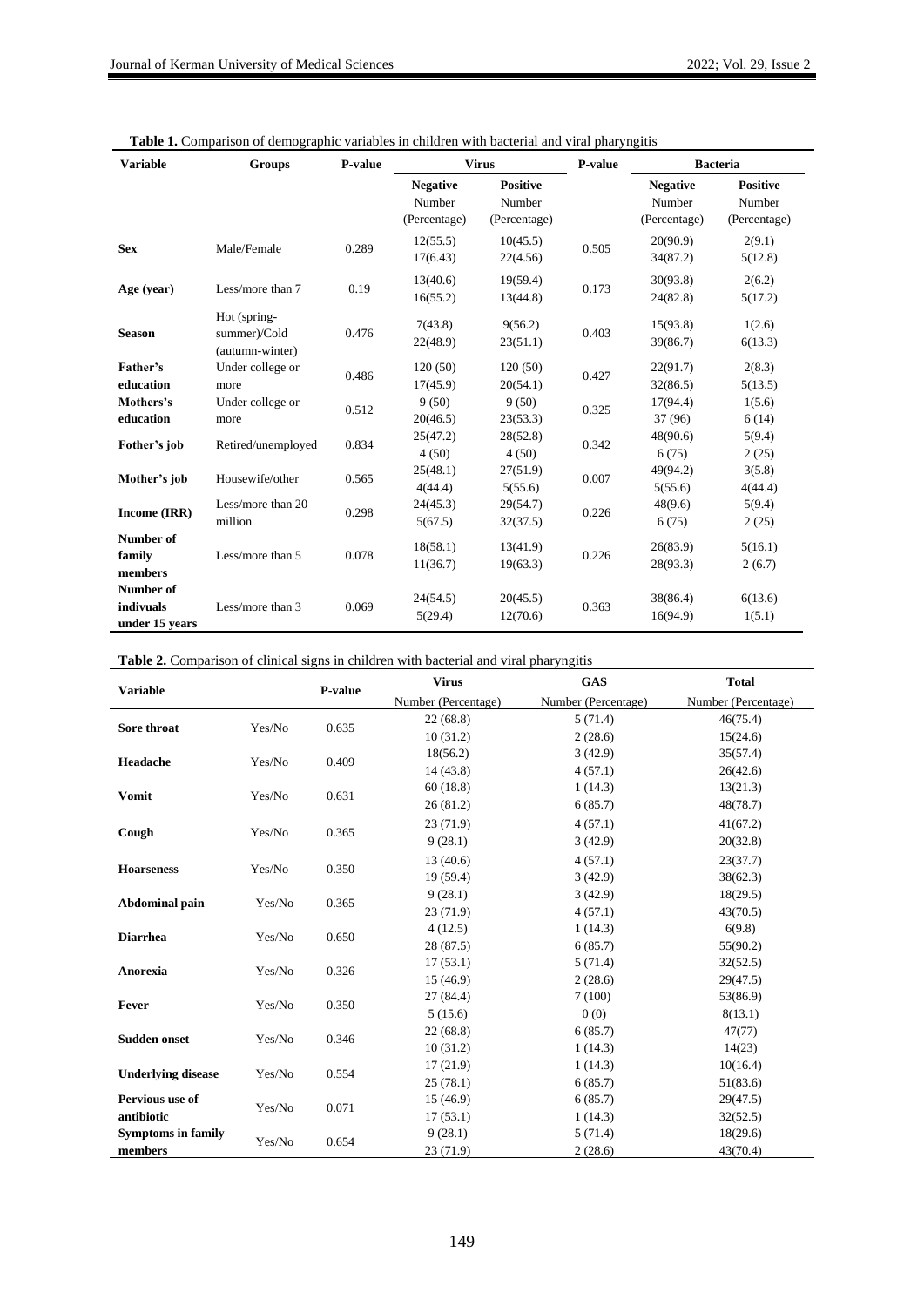#### **Discussion**

This study aimed to investigate the bacterial and viral causes of exudative pharyngitis in children aged 3 to 15 years who referred to Besat Clinic and Afzalipour Hospital affiliated to Kerman University of Medical Sciences.

The seasonal prevalence of the disease in the subjects was as winter, autumn, spring, and summer, respectively. The results of a study by Espadas Macia *et al.* showed that the seasonal prevalence of the disease is 35% in spring, 34% in winter, 28% in autumn, and 3% in summer, respectively (14). However, the severity of the infection has not been emphasized in other studies (15). According to the results of similar studies, the maximum prevalence of the disease is in the cold seasons of the year (16). All studies are consistent in terms of seasonal prevalence, and small differences in the percentage of patients can be due to epidemiological changes in the disease in different seasons and different years. Temperature changes in different years and geographical areas can also be the cause of this problem.

The most common clinical symptoms were fever, sudden onset, sore throat, and cough, respectively. Similar to the findings of this study, fever was the most common symptom in the study of Klug (17). In another study by Espadas Macia *et al*., the most common clinical symptoms were redness of the 99%), sudden prevalence (86%), fever (84%), tonsillar exudate (69%), sensitivity and pain of the anterior lymph nodes of the neck (30%), and gastrointestinal factors (22%), respectively (14). The presence of pus on the tonsils and pharynx and a history of contact with another case of streptococcal infection during the last two weeks provide the most clinical help in diagnosing the disease. However, there are no clinical findings in the history that are sensitive or specific enough to diagnose or rule out streptococcal throat infection (3, 11, 18).

The results of the present study showed that demographic factors have little effect on positive throat culture in children. Only the frequency of positive outcomes in children whose mother was a housewife was significantly lower than that in mothers with other occupations. The presence of the mother at home allows the child to be kept at home, and thus, have less contact with other children.

The frequency of viral samples was not significant in terms of gender, age group, season, father's education, mother's education, father's

job, mother's job, number of family members, number of people under 15 years, and income level. These variables were not studied in other studies.

Comparison of the results of bacteriological tests according to history showed that only antibiotics were effective on the test results so that in the case of antibiotics, the result of bacterial culture was more negative. Comparison of the results of virological tests in terms of disease symptoms in the study population showed that none of the disease symptoms were significant in terms of the test results. In a study by Klug, children aged 3 to 15 years with symptoms of respiratory infection also indicated that none of the clinical symptoms were significantly associated with the test results (15).

It seems that the findings of this study on the bacterial and viral causes of pharyngitis indicate a higher frequency of viruses than bacteria. Viruses are generally the most common cause of pharyngitis. Also, because the percentage of clients in winter and autumn was higher than that in other seasons and it coincided with the prevalence of viruses such as influenza and adenovirus in these seasons.

In children who had previously and frequently used antibiotics, the positive culture of positive bacteria was significantly higher. This indicates an inappropriate and ineffective use of previously prescribed antibiotics.

The frequency of virus-positive samples in terms of age group was divided into two categories: Less than or equal to 7 years and more than 7 years. The frequency of positive virus samples was higher (59.4%) in the age group less than 7 years, which is consistent with the study of Sun *et al.* Also, the frequency of positive samples in terms of bacteria studied according to age group was divided into two categories: Less than or equal to 7 years and more than 7 years. The frequency of positive bacterial samples was higher in the age group over 7 years (71.4%), which is consistent with the results of the study of Sun *et al.* in age more than 6 years (71%) (12).

## **Conclusion**

Laboratory examination and antibiotic treatment are very important in patients with exudative pharyngitis. However, the widespread experimental use of antibiotics in patients with exudative pharyngitis has led to increased antibiotic resistance. Therefore, it seems that the findings of this study and similar studies on